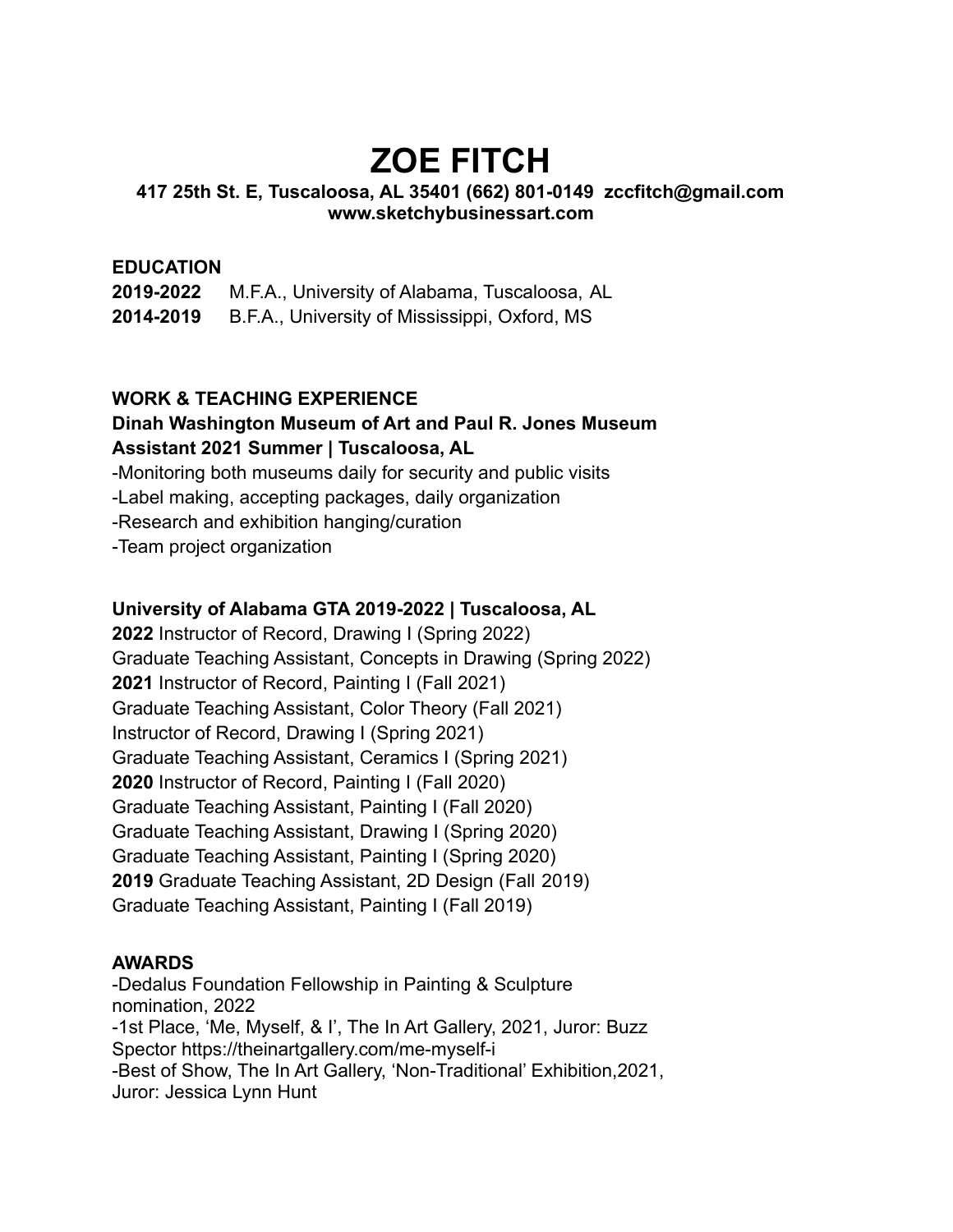ttps://theinartgallery.com/nontraditional-exhibition -MS Academic Excellence Scholarship Award -2nd place, University of Mississippi Painting Department, 'Student Summer Exhibition'

#### **EXHIBITIONS 2022**

- Paducah School of Art and Design's International Juried Print Biennial, Paducah, KY
- M.F.A. Show, Harrison Galleries, Tuscaloosa, AL
- 59th Annual Juried Competition, Masur Museum of Art, Monroe, Louisiana, Juror: Susan Baley
- 2nd Annual Painting Exhibition, The In Art Gallery, Juror: Derek Patterson

# **2021**

- EightxEight Show, Historic Drish House, Tuscaloosa, AL
- Diversia: Differences International smart online group exhibition
- UA Dept of Art 'Graduate Student Exhibition',Sella-Granata Art Gallery, Tuscaloosa, AL
- International 'Open' (no theme) Competition, Light Space & Time Art Gallery
- 'Me, Myself, & I', The In Art Gallery, Juror: Buzz Spector (Award: 1st Place)
- 'Bigger Than Big', The In Art Gallery, Juror: Melanie Cooper Pennington
- 'Nature' Exhibition, The In Art Gallery, Juror: Ryan Horvath
- 'Non-Traditional' Exhibition, The In Art Gallery, Juror: Jessica Lynn Hunt (Award: Best of Show)
- '14 Select(ions)', group-curated exhibition, Sarah Moody Gallery, Tuscaloosa, AL
- MA Show "It's Canning Season", Sarah Moody Gallery, Tuscaloosa, AL
- UA Dept of Art 'Graduate Studio Art Pop-Up Exhibition', Sella Granata Art Gallery, Tuscaloosa, AL
- 'Abstraction' Exhibition, The In Art Gallery, Juror: Ron Fondaw

# **2020**

- Graduate Group Exhibition, Sella-Granata Gallery, University of Alabama, Tuscaloosa, AL
- 'Painting' Exhibition, The In Art Gallery, Juror: Hagit Barkai
- EightxEight Show, Historic Drish House, Tuscaloosa, AL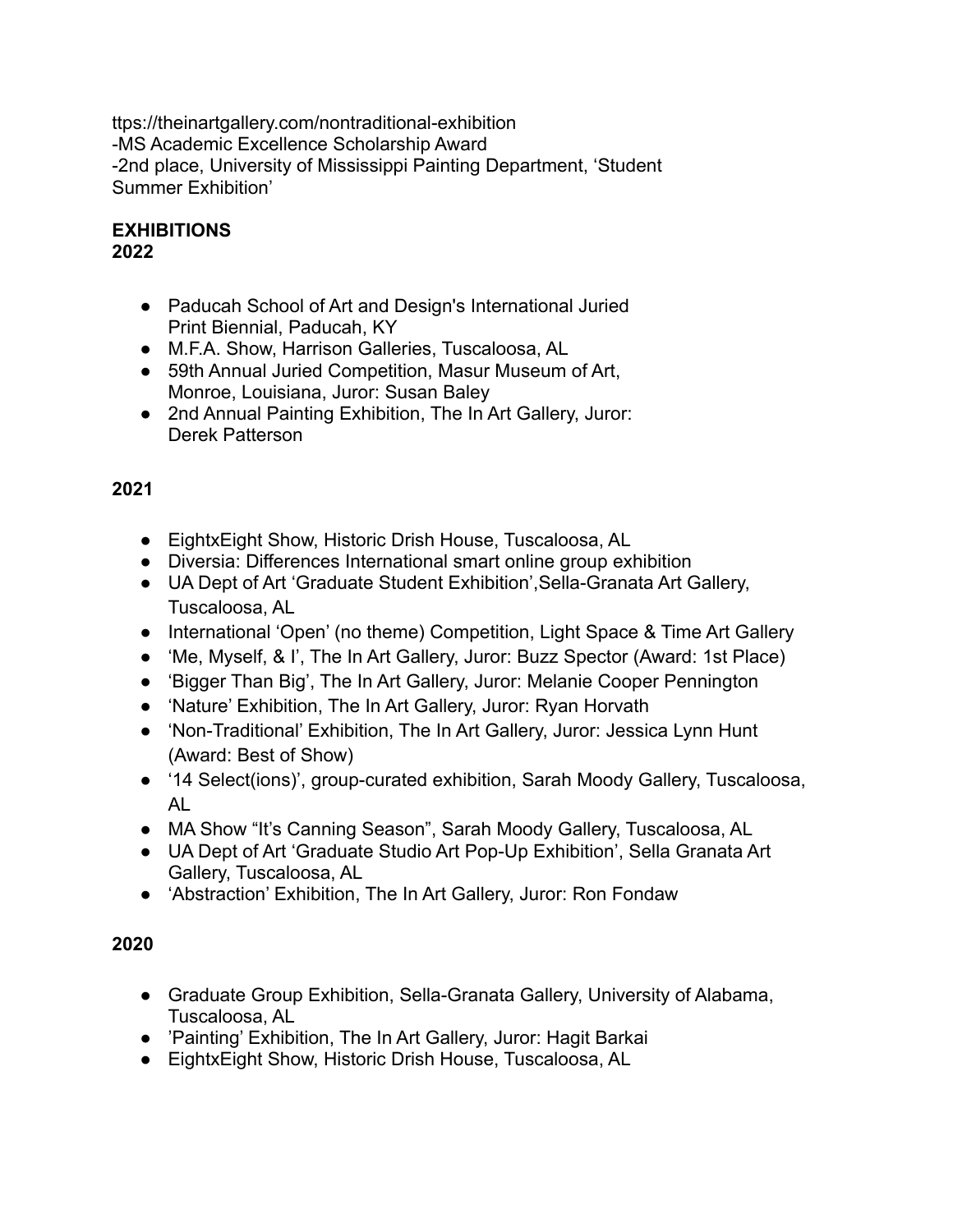● Graduate Group Exhibition, Sella-Granata Gallery, University of Alabama, Tuscaloosa, AL

• UM Department of Art Spring Exhibition, University of Mississippi, Oxford, MS

## **2018**

- UM Department of Art Holiday Art Gala, Oxford, MS
- B.F.A. Thesis Exhibition, UM Gallery, University of Mississippi, Oxford, MS
- UM Department of Art Summer Exhibition, University of Mississippi, Oxford, MS
- "Holiday Miniature Show" Bozart's Gallery, Water Valley, MS

## **2017**

- UM Holiday Art Show, The Powerhouse, Oxford, MS
- UM Department of Art Summer Exhibition, University of Mississippi, Oxford, MS

## **MEDIA**

-(Catalogue) Diversia: Differences International smart online group https://issuu.com/biafarinart/docs/diversia - differences - 2021 - online exhibition [?fr=sNThjYjQ0Mzg1MDU](https://issuu.com/biafarinart/docs/diversia_-_differences_-_2021_-_online_exhibition_?fr=sNThjYjQ0Mzg1MDU)

-Hotty Toddy News Highlighted Artist, Author: Talbert Toole, Oxford, MS, 2019

# **INVOLVEMENT**

-The Wine Market featured artist, Tuscaloosa, Alabama 2021-2022 -Kappa Pi International Art Fraternity -Ole Miss Painting Club, University of Mississippi, 2016-2019 -Member of Alpha Delta Pi Sorority

- -Commissioned graphic designer, *Be a Rebel Fan like Finn*, 2016
- -Commissioned logo graphic design, The Cooters, 2016

# **TECHNICAL SKILLS**

Painting (acrylic, oil, watercolor, gouache), Collage/mixed media, Frame building, Canvas Stretching, Relief block printing, Drawing, 2D design, Adobe Suite, Screen Printing, Woodworking, Stencil making, Paper Cutting, Natural mediums, Installation art, Ceramics (stoneware and porcelain), Glaze and Clay mixing, Sewing, Blackboard, Gallery installation/preparation/upkeep

#### **2019**